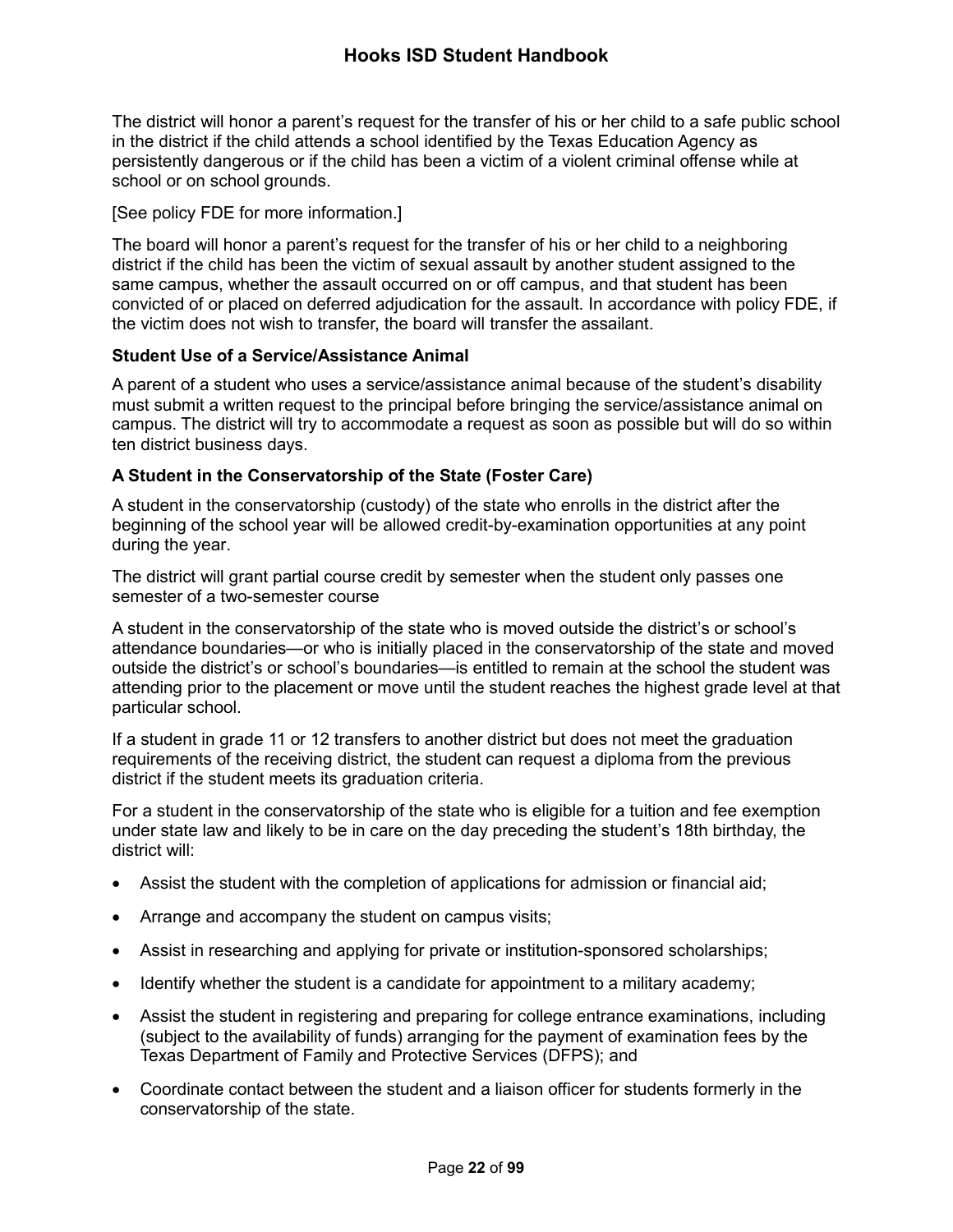[See **Credit by Examination for Advancement/Acceleration** on page 45, **Course Credit** on page 44, and **A Student in Foster Care** on page 86.]

# **A Student Who Is Homeless**

Children who are homeless will be provided flexibility regarding certain district provisions, including:

- Proof of residency requirements;
- Immunization requirements;
- Educational program placement (if the student is unable to provide previous academic records or misses an application deadline during a period of homelessness);
- Credit-by-examination opportunities at any point during the year (if the student enrolled in the district after the beginning of the school year), per State Board of Education (SBOE) rules;
- Awarding partial credit when a student passes only one semester of a two-semester course;
- Eligibility requirements for participation in extracurricular activities; and
- Graduation requirements.

Federal law allows a student who is homeless to remain enrolled in the "school of origin" or to enroll in a new school in the attendance area where the student is currently residing.

If a student who is homeless in grade 11 or 12 transfers to another district but does not meet the graduation requirements of the receiving district, state law allows the student to request a diploma from the previous district if the student meets the criteria to graduate from the previous district.

A student or parent who is dissatisfied by the district's eligibility, school selection, or enrollment decision may appeal through policy FNG(LOCAL). The district will expedite local timelines, when possible, for prompt dispute resolution.

[See **Credit by Examination for Advancement/Acceleration** on page 45, **Course Credit** on page 44, and **Students who are Homeless** on page 86.]

### **A Student Who Has Learning Difficulties or Who Needs Special Education or Section 504 Services**

For those students who are having difficulty in the regular classroom, all school districts must consider tutorial, compensatory, and other academic or behavior support services that are available to all students, including a process based on Response to Intervention (RtI). The implementation of RtI has the potential to have a positive impact on the ability of districts to meet the needs of all struggling students.

If a student is experiencing learning difficulties, his or her parent may contact the individuals listed below to learn about the school's overall general education referral or screening system for support services.

This system links students to a variety of support options, including making a referral for a special education evaluation or for a Section 504 evaluation to determine whether the student needs specific aids, accommodations, or services. A parent may request an evaluation for special education or Section 504 services at any time.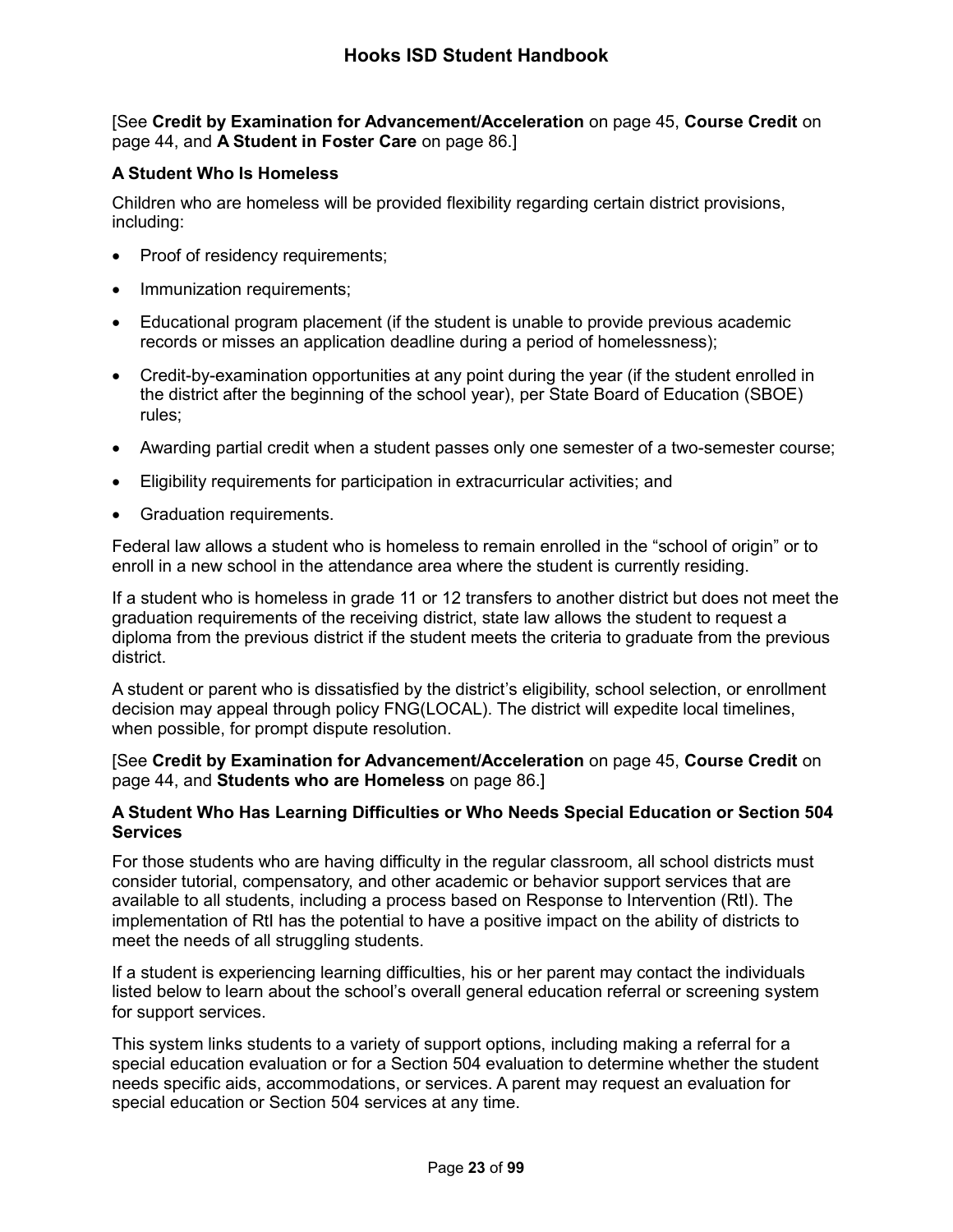# *Special Education Referrals*

If a parent makes a **written request** for an initial evaluation for special education services to the director of special education services or to a district administrative employee of the school district, the district must respond no later than **15 school days** after receiving the request. At that time, the district must give the parent prior written notice of whether it agrees or refuses to evaluate the student, along with a copy of the *Notice of Procedural Safeguards*. If the district agrees to evaluate the student, it must also give the parent the opportunity to give written consent for the evaluation.

**Note:** A request for a special education evaluation may be made verbally; it does not need to be made in writing. Districts must still comply with all federal prior-written notices and procedural safeguard requirements as well as the requirements for identifying, locating, and evaluating children who are suspected of having a disability and in need of special education. However, a verbal request does not require the district to respond within the 15 school-day timeline.

If the district decides to evaluate the student, it must complete the student's initial evaluation and evaluation report no later than 45 school days from the day it receives a parent's written consent. However, if the student is absent from school during the evaluation period for three or more school days, the evaluation period will be extended by the number of school days equal to the number of school days that the student is absent.

There is an **exception** to the 45-school-day timeline. If the district receives a parent's consent for the initial evaluation at least 35 but less than 45 school days before the last instructional day of the school year, it must complete the written report and provide a copy of the report to the parent by June 30 of that year. However, if the student is absent from school for three or more days during the evaluation period, the June 30 due date no longer applies. Instead, the general timeline of 45 school days plus extensions for absences of three or more days will apply.

Upon completing the evaluation, the district must give the parent a copy of the evaluation report at no cost.

Additional information regarding special education is available from the school district in a companion document titled *Parent's Guide to the Admission, Review, and Dismissal Process*.

## *Contact Person for Special Education Referrals*

The designated person to contact regarding options for a student experiencing learning difficulties or regarding a referral for evaluation for special education services is *Susan Pickle* at 903-547-2215

#### *Section 504 Referrals*

Each school district must have standards and procedures in place for the evaluation and placement of students in the district's Section 504 program. Districts must also implement a system of procedural safeguards that includes:

- Notice,
- An opportunity for a parent or guardian to examine relevant records,
- An impartial hearing with an opportunity for participation by the parent or guardian and representation by counsel, and
- A review procedure.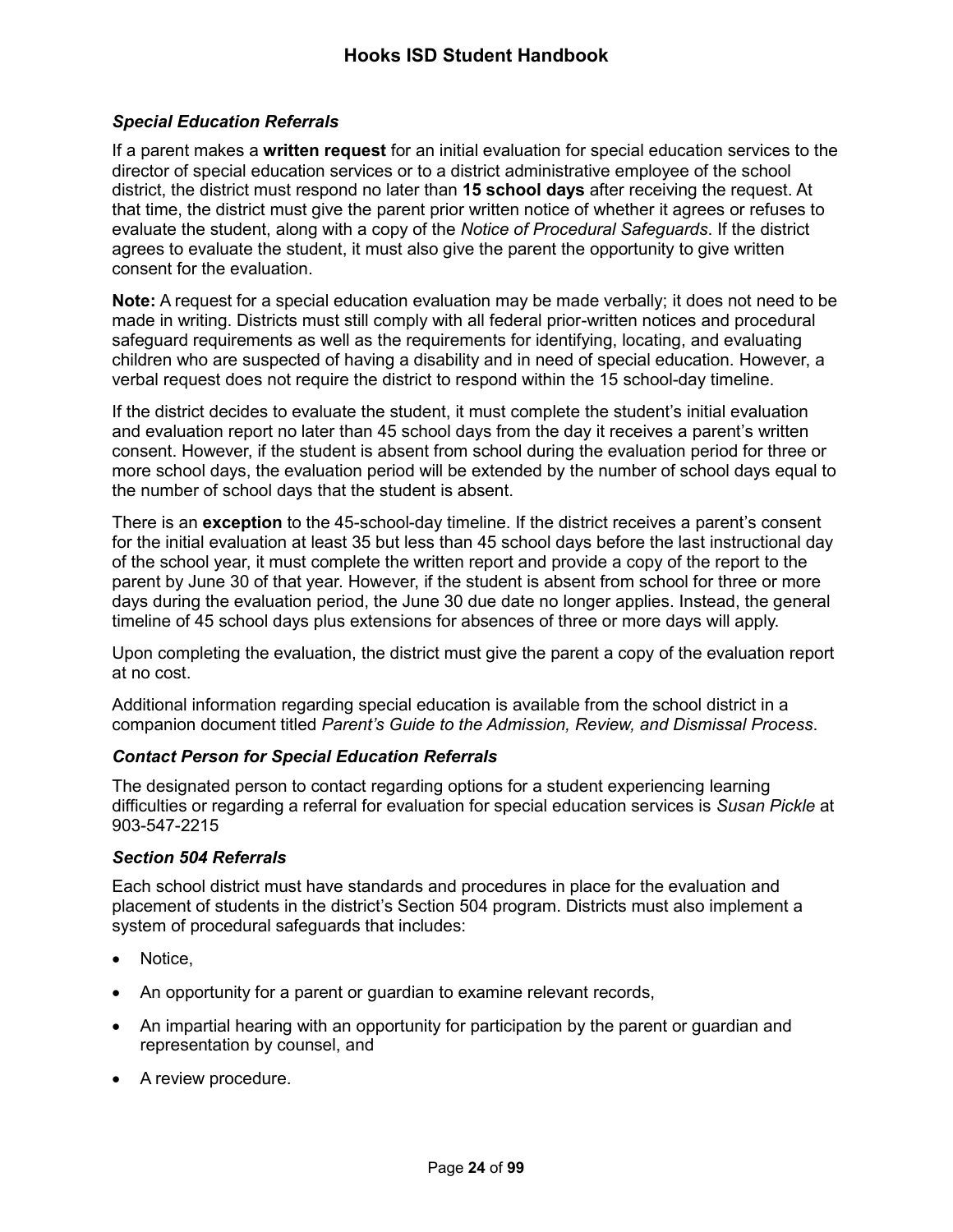# *Contact Person for Section 504 Referrals*

The designated person to contact regarding options for a student experiencing learning difficulties or regarding a referral for evaluation for Section 504 services is Jean Trout at 903- 547-2215

## [See **A Student with Physical or Mental Impairments Protected under Section 504** on page [25.](#page-3-0)]

Visit these websites for information regarding students with disabilities and the family:

- [Legal Framework for the Child-Centered Special Education Process](http://framework.esc18.net/display/Webforms/LandingPage.aspx)
- [Partners Resource Network](http://www.partnerstx.org/)
- [Special Education Information Center](http://www.spedtex.org/)
- [Texas Project First](http://www.texasprojectfirst.org/)

#### *Notification to Parents of Intervention Strategies for Learning Difficulties Provided to Students in General Education*

In accordance with state law, the district will annually notify parents if their child receives assistance for learning difficulties. Details of such assistance can include intervention strategies. This notice is not intended for those students already enrolled in a special education program.

#### **A Student Who Receives Special Education Services with Other School-Aged Children in the Home**

If a student is receiving special education services at a campus outside his or her attendance zone, state law permits the parent or guardian to request that other students residing in the household be transferred to the same campus—if the grade level for the transferring student is offered on that campus.

The student receiving special education services would be entitled to transportation; however, the district is not required to provide transportation to other children in the household.

The parent or guardian should contact the school principal regarding transportation needs prior to requesting a transfer for other children in the home. [See policy FDB(LOCAL) for more information.]

#### **A Student Who Speaks a Primary Language Other than English**

A student may be eligible to receive specialized support if his or her primary language is not English, and the student has difficulty performing ordinary class work in English.

If the student qualifies for these services, the Language Proficiency Assessment Committee (LPAC) will determine the types of services the student needs, including accommodations or modifications related to classroom instruction, local assessments, and state-mandated assessments.

[See **English Learners** on page 54 and **Special Programs** on page 84 .]

#### <span id="page-3-0"></span>**A Student with Physical or Mental Impairments Protected under Section 504**

A student with a physical or mental impairment that substantially limits a major life activity, as defined by law—and who does not otherwise qualify for special education services—may qualify for protections under Section 504 of the Rehabilitation Act.